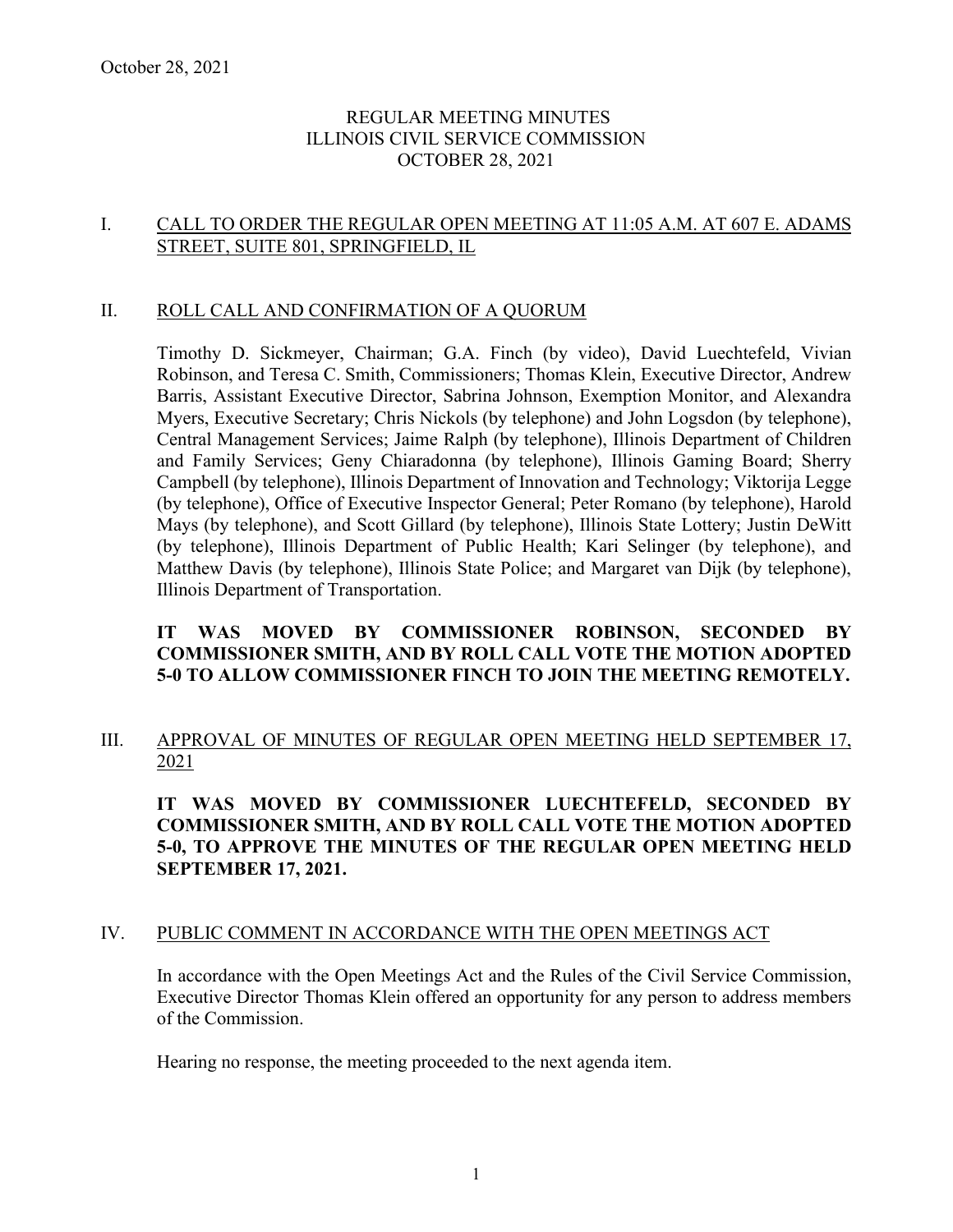### V. EXEMPTIONS UNDER SECTION 4d(3) OF THE PERSONNEL CODE

#### **A. Governing Rule – Section 1.142 Jurisdiction B Exemptions**

- a) The Civil Service Commission shall exercise its judgment when determining whether a position qualifies for exemption from Jurisdiction B under Section 4d(3) of the Personnel Code. The Commission will consider any or all of the following factors inherent in the position and any other factors deemed relevant to the request for exemption:
	- 1) The amount and scope of principal policy making authority;
	- 2) The amount and scope of principal policy administering authority;
	- 3) The amount of independent authority to represent the agency, board or commission to individuals, legislators, organizations or other agencies relative to programmatic responsibilities;
	- 4) The capability to bind the agency, board or commission to a course of action;
	- 5) The nature of the program for which the position has principal policy responsibility;
	- 6) The placement of the position on the organizational chart of the agency, board or commission;
	- 7) The mission, size and geographical scope of the organizational entity or program within the agency, board or commission to which the position is allocated or detailed.
- b) The Commission may, upon its own action after 30 days' notice to the Director of Central Management Services or upon the recommendation of the Director of the Department of Central Management Services, rescind the exemption of any position that no longer meets the requirements for exemption set forth in subsection (a). However, rescission of an exemption shall be approved after the Commission has determined that an adequate level of managerial control exists in exempt status that will insure responsive and accountable administrative control of the programs of the agency, board or commission.
- c) For all positions currently exempt by action of the Commission, the Director of Central Management Services shall inform the Commission promptly in writing of all changes in essential functions, reporting structure, working title, work location, position title, position number or specialized knowledge, skills, abilities, licensure or certification.
- d) Prior to granting an exemption from Jurisdiction B under Section 4d(3) of the Personnel Code, the Commission will notify the incumbent of the position, if any, of its proposed action. The incumbent may appear at the Commission meeting at which action is to be taken and present objections to the exemption request.

(Source: Amended at 34 Ill. Reg. 3485, effective March 3, 2010)

\* \* \*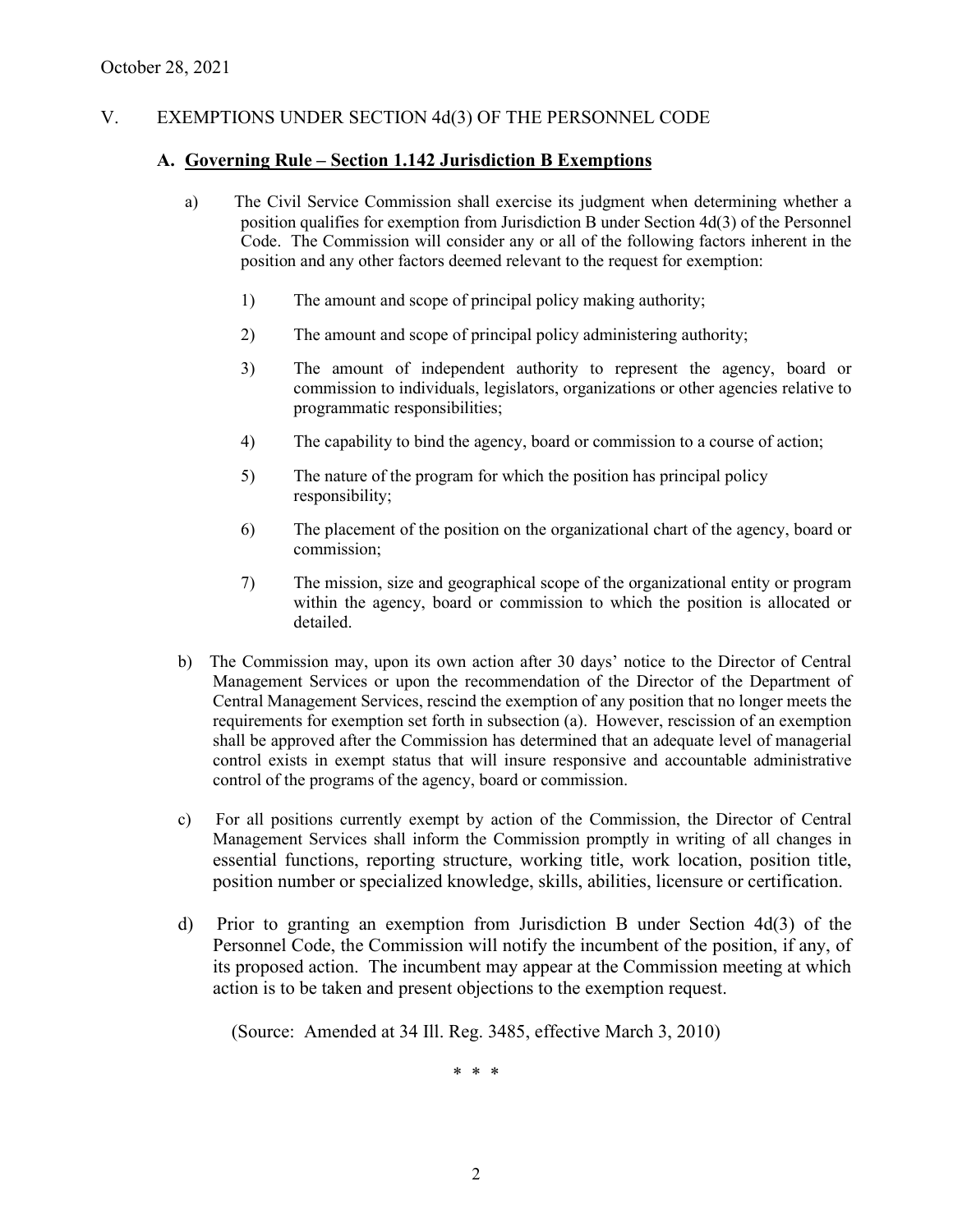### **B. Requests for 4d(3) Exemption**

 Exemption Monitor Sabrina Johnson indicated that Item B was a request for a Deputy Administrator Gaming Controls and Technology at the Illinois Gaming Board (IGB), a position that reports to the Assistant Administrator, who reports to the Administrator. This position directs and oversees the strategic planning process, acts as spokesperson for the Administrator and Assistant Administrator, and analyzes and interprets legislation. This position will implement policies, procedures and guidelines that support the internal controls systems and compliance. Staff recommended this exemption request be granted.

Commissioner Smith inquired about the organizational structure of the Assistant Administrator and the Administrator, explaining the roles of each. Ms. Geny Chiaradona, Manager of Human Resources with IGB, indicated there are three tiers within IGB, the Administrator, the Assistant Administrator and Chief of Staff. The Assistant Administrator handles all program regulatory divisions and the Chief of Staff handles budget, communications, and human resources. Ms. Chiaradona indicated the Gaming Controls was a new division working on gaming expansions. This position will work with gaming vendors, Administration, other Deputies, and legislation regarding the Division of Gaming Controls.

- $\triangleright$  Item C was a request for a Chief Transformation Officer at the Illinois State Lottery, a position that reports to the Director. This position serves as a policy formulating manager for the Department's Sales Program, Private Management Agreement, and Lottery Law. This position will develop, approve, and implement new or modified sales policies, formulate and establish short-term and long-term goals and objectives, and serve as the primary policy advisor on all aspects of sales policy. Staff recommended this exemption request be granted.
- $\triangleright$  Item D is a request for a HIV/Hepatitis/STI/TB, Division Chief (HHST) at the Department of Public Health (DPH), a position that reports to the Deputy Director, Office of Disease Control, who reports to the Director. This position serves as a policy-making official for the Infectious Diseases Program, plans, prepares and administers federal grants and serves as agency spokesperson for the Director to federal, state, county and local government agencies involved in the HHST program. Staff recommended this exemption request be granted.

Chairman Sickmeyer inquired about other infectious diseases beyond HIV/Hepatitis/STI/TB. Mr. Justin DeWitt, Chief of Staff with DPH, indicated these four diseases are grouped together because they are funded separately from all the other diseases. Mr. DeWitt stated there is over \$100 million in funding for these programs alone and because of that, it deserves its own leadership. It is the Governor's goal to make this a priority for DPH. Commissioner Luechtefeld asked if the entire \$100 million was allocated to the State of Illinois, and Mr. DeWitt indicated that is correct.

 $\triangleright$  Item E was a request for a Major Case Legal Counsel at Illinois State Police (ISP), a position that reports to the Chief Public Safety Policy Advisor, who reports to the Director. This position serves as liaison with all County State's Attorney's Offices, the Illinois Appellate Prosecutor, the Illinois Attorney General, and the Illinois Districts of the United States Attorney's Office. This position serves as a spokesperson, presents major violent crime investigations, and handles legal legislative recommendations to improve criminal investigations laws and public safety. Staff recommended this exemption request be granted.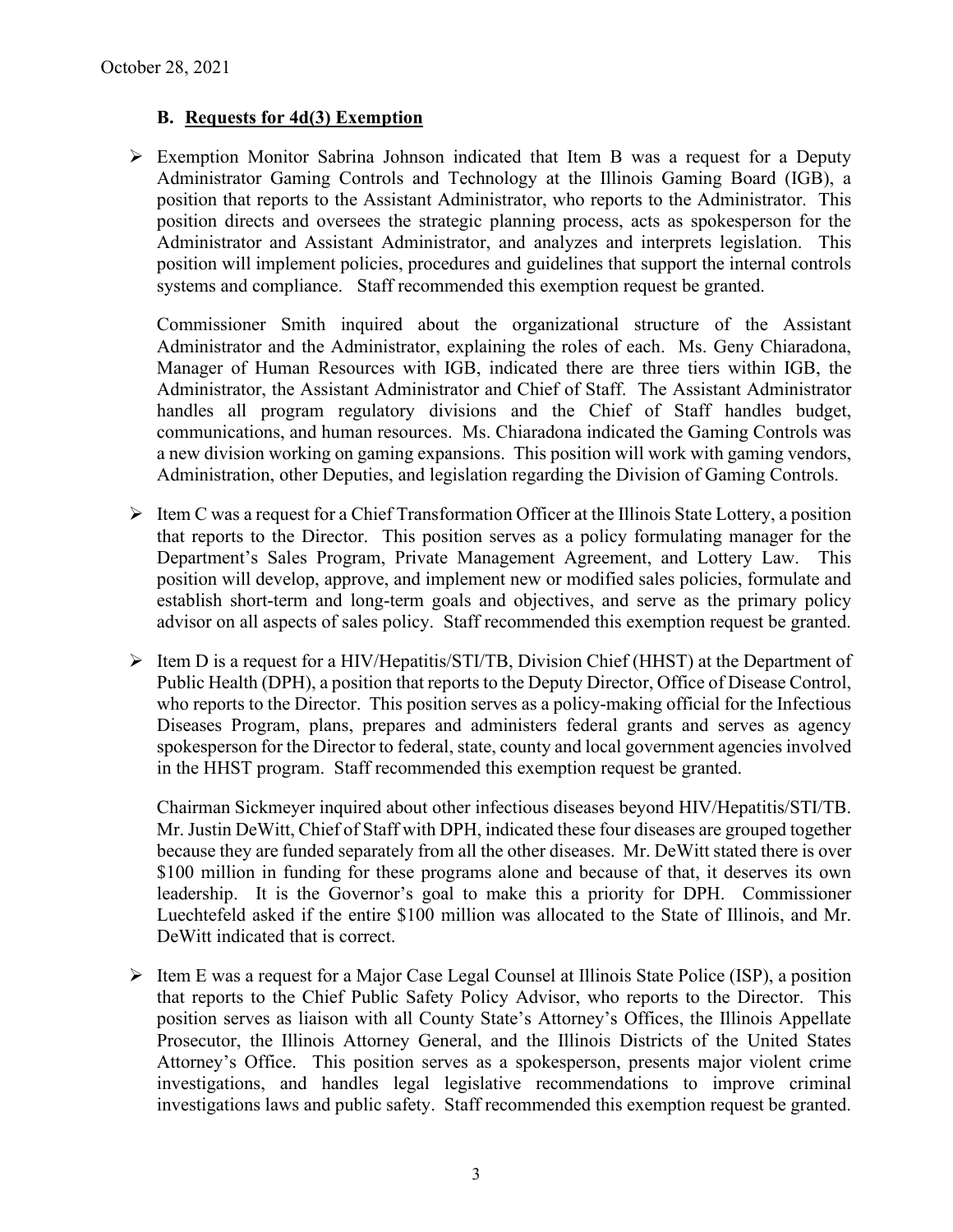Chairman Sickmeyer recalled this position from the first time it was proposed and inquired how it was working out. Matthew Davis, First Deputy Director with ISP, indicated the title has worked out very well and effective. ISP is maintaining a high experience level as the Senior Criminal Prosecutor, but it has proven to be difficult to keep filled. Mr. Davis indicated ISP is upgrading this position to a SPSA position.

 $\triangleright$  Exemption Monitor Ms. Johnson indicated that Items F1 and F2 are positions at the Department of Transportation (DOT), both positions report to the Director of Finance & Administration, who reports to the Deputy Secretary, who reports to the Chief of Staff, who reports to the Secretary. Both positions are currently 4d(3) exempt and will expire on November 30, 2021.

Item F1 was a request for a Bureau Chief of Information Processing (Chief Information Officer). This position has been a 4d(3) exempt position since November 2019, and DOT is requesting to make this a permanent 4d(3) exemption. The duties have not changed, and Department of Innovation and Technology (DoIT) is seeking to rescind and then abolish DoIT's position, Group Chief Information Officer, Transportation. Staff recommended this exemption request be granted.

Item F2 was a request for a Bureau Chief of Personnel Management. This position has been 4d(3) exempt since November 2019, and DOT is requesting to make this a permanent 4d(3) exemption. The duties have not changed, and DOT is seeking to rescind, then abolish the Deputy Director of Human Resources. Staff recommended this exemption request be granted.

**IT WAS MOVED BY COMMISSIONER ROBINSON, SECONDED BY COMMISSIONER SMITH, AND BY ROLL CALL VOTE THE MOTION ADOPTED 5-0 TO GRANT THE 4d(3) EXEMPTION REQUEST FOR THE FOLLOWING POSITIONS:**

- **B: Deputy Administrator Gaming Controls & Technology (IGB)**
- **C: Chief Transformation Officer (ISL)**
- **D: HIV/Hepatitis/STI/TB (HHST), Division Chief (IDPH)**
- **E: Major Case Legal Counsel (ISP)**
- **F1: Bureau Chief of Information Processing (Chief Information Officer) (IDOT)**
- **F2: Bureau Chief of Personnel Management (IDOT)**

### **B. Illinois Gaming Board**

| <b>Position Number</b>  | 40070-50-69-900-00-01                                     |
|-------------------------|-----------------------------------------------------------|
| <b>Functional Title</b> | Deputy Administrator Gaming Controls & Technology         |
| Incumbent               | Vacant                                                    |
| Supervisor              | Assistant Administrator, who reports to the Administrator |
| Location                | <b>Sangamon County</b>                                    |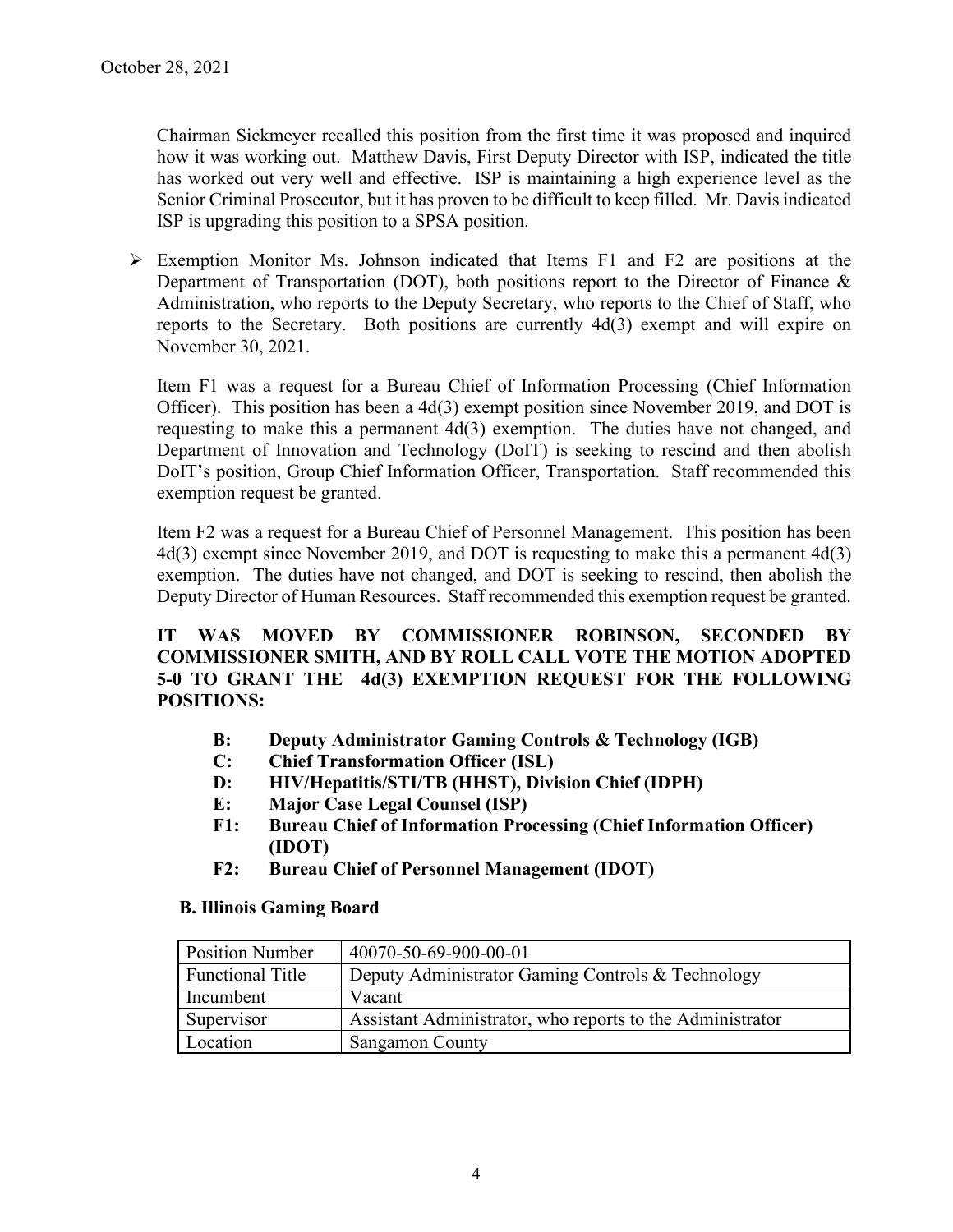# **C. Illinois State Lottery**

| <b>Position Number</b>  | 40070-45-30-000-00-01               |
|-------------------------|-------------------------------------|
| <b>Functional Title</b> | <b>Chief Transformation Officer</b> |
| Incumbent               | Vacant                              |
| Supervisor              | Director                            |
| Location                | Cook County                         |

# **D. Illinois Department of Public Health**

| <b>Position Number</b>  | 40070-20-86-000-00-01                                          |  |
|-------------------------|----------------------------------------------------------------|--|
| <b>Functional Title</b> | HIV/Hepatitis/STI/TB, Division Chief (HHST)                    |  |
| Incumbent               | Vacant                                                         |  |
| Supervisor              | Deputy Director, Office of Disease Control, who reports to the |  |
|                         | Director                                                       |  |
| Location                | <b>Sangamon County</b>                                         |  |

### **E. Illinois State Police**

| <b>Position Number</b>  | 40070-21-00-000-10-02                                           |
|-------------------------|-----------------------------------------------------------------|
| <b>Functional Title</b> | Major Case Legal Counsel                                        |
| Incumbent               | Vacant                                                          |
| Supervisor              | Chief Public Safety Policy Advisor, who reports to the Director |
| Location                | <b>Sangamon County</b>                                          |

# **F1. Illinois Department of Transportation**

| <b>Position Number</b>  | 40070-23-40-2000-00-01                                                                                   |  |
|-------------------------|----------------------------------------------------------------------------------------------------------|--|
| <b>Functional Title</b> | Bureau Chief of Information Processing (Chief Information<br>Officer)                                    |  |
| Incumbent               | Daniel Wilcox                                                                                            |  |
| Supervisor              | Director of Finance & Administration, who reports to the Chief<br>of Staff, who reports to the Secretary |  |
| Location                | <b>Sangamon County</b>                                                                                   |  |

## **F2. Illinois Department of Transportation**

| <b>Position Number</b> | 40070-23-40-300-00-01                                                                                    |  |
|------------------------|----------------------------------------------------------------------------------------------------------|--|
| Functional Title       | Bureau Chief of Personnel Management                                                                     |  |
| Incumbent              | Becky Koehler                                                                                            |  |
| Supervisor             | Director of Finance & Administration, who reports to the Chief<br>of Staff, who reports to the Secretary |  |
| Location               | <b>Sangamon County</b>                                                                                   |  |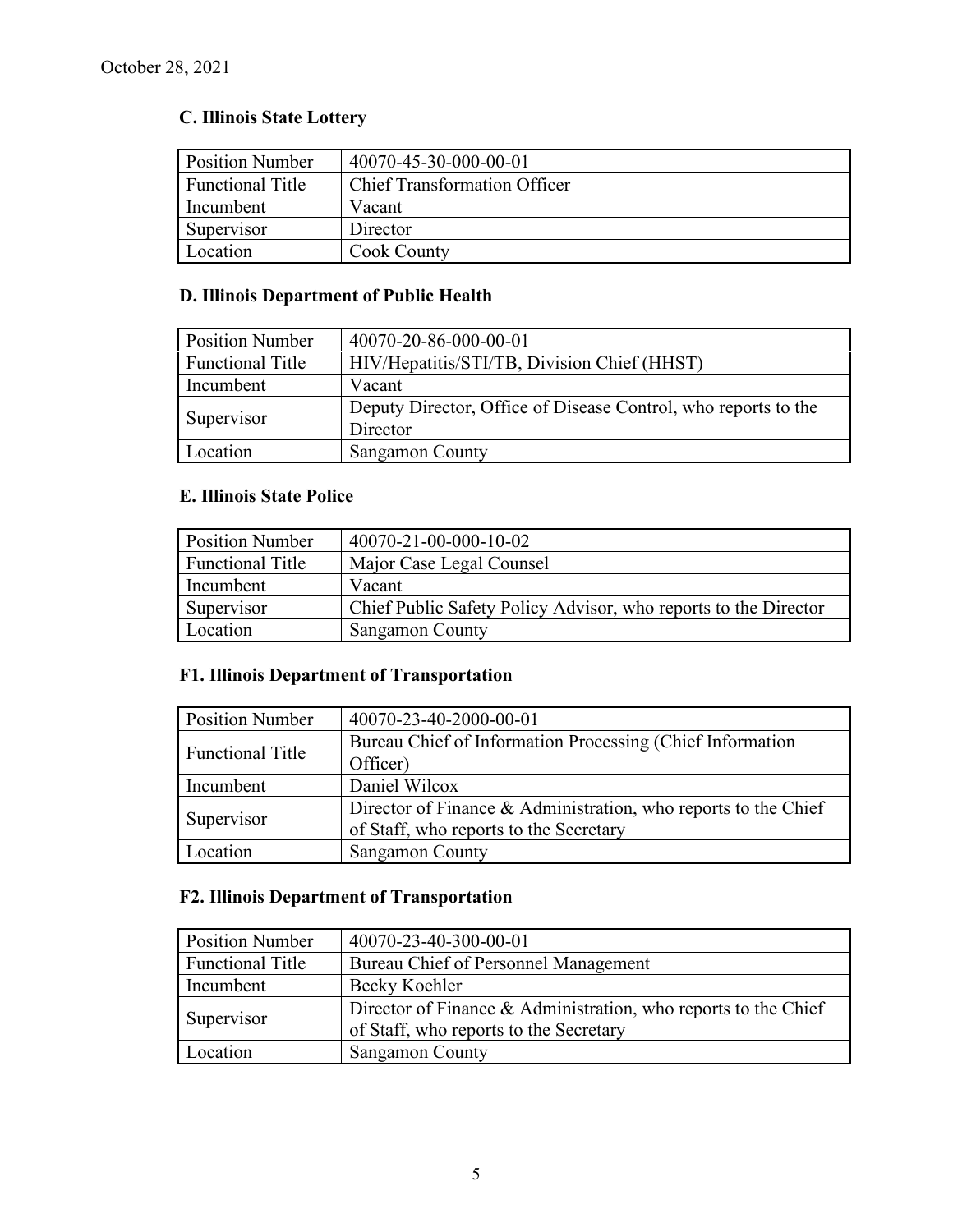### **Proposed Rescission in accordance with Section 1.142(b) of the Rules of the Civil Service Commission**

Section 1.142(b) provides that the Commission may rescind the exemption of positions that no longer meet the requirements for exemption upon the recommendation of the Director of Central Management Services. The determination of rescission of Section 4d(3) exemptions rests with Civil Service Commission. Section 1.142(b) of the Commission Rules provides that rescission of an exemption shall be approved after the Commission has determined that an adequate level of managerial control exists in exempt status that will ensure responsive and accountable administrative control of the programs of the agency.

- $\triangleright$  Item G was a rescission request for the Manager, Investigation Division at the Illinois Gaming Board (IGB). This position was approved 4d(3) exempt in December 1994. IGB is executing a realignment to implement the provisions of the Illinois Gaming Expansion Bill by combining the Enforcement and Investigations Divisions into one reporting structure, the Field Operations Division, under a single exempt Deputy Administrator. Staff recommended approval of this rescission request.
- $\triangleright$  Item H was a rescission request for the Group Chief Information Officer, Transportation at the Department of Innovation and Technology (DoIT). This position was approved 4d(3) exempt in May 2016. DoIT indicated the DOT positions that fall under DoIT's jurisdiction, in the future, will depend on budgetary availability. Staff recommended approval of this rescission request.

Commissioner Smith inquired about the background of this position. Ms. Johnson indicated DOT's position was approved 4d(3) exempt for two years and DoIT's position was not funded. DoIT is requesting to abolish their position and when funding is approved DoIT will move DOT's position to DoIT. Ms. Sherry Campbell, Classifications Manager with DoIT, indicated DoIT's position has been vacant and, in the future, will transition from DOT to DoIT when funding becomes available. Commissioner Smith inquired if the reporting structure will change when this happens, and Ms. Johnson indicated that is correct.

- $\triangleright$  Item I was a rescission request for the Major Case Legal Counsel at Illinois State Police (ISP). This position was approved 4d(3) exempt in July 2020. ISP indicated they are rescinding, then abolishing this position due to the position title upgrading to a Senior Public Service Administrator (which was approved for Item E on this agenda). Staff recommended approval of this rescission request.
- $\triangleright$  Item J was a rescission request for the Deputy Director of Human Resources at the Department of Transportation (DOT). This position was approved 4d(3) exempt in October 2019. DOT indicated this position has been vacant since approved 4d(3) exempt and DOT has determined the position was not needed. Staff recommended approval of this rescission request.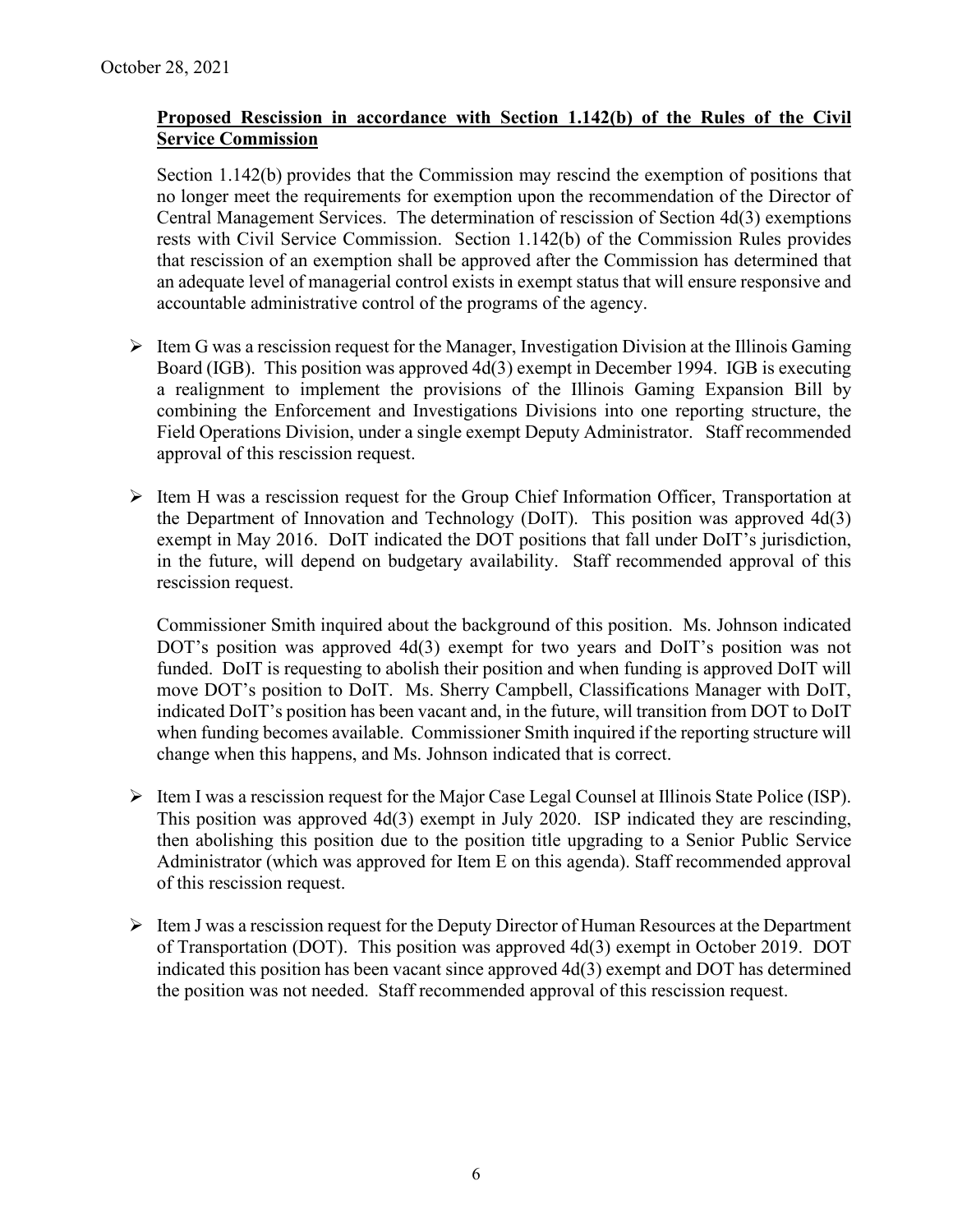| <b>Item</b> | Agency     | <b>Position #</b>     | <b>Functional Title</b>                            | Incumbent |
|-------------|------------|-----------------------|----------------------------------------------------|-----------|
| G           | <b>IGB</b> | 40070-50-69-100-00-01 | Manager, Investigations<br><b>Division</b>         | Vacant    |
| H           | DoIT       | 40070-28-90-000-00-01 | Group Chief Information<br>Officer, Transportation | Vacant    |
|             | <b>ISP</b> | 37015-21-00-000-00-05 | Major Case Legal Counsel                           | Vacant    |
|             | <b>DOT</b> | 40070-23-40-000-00-02 | Deputy Director of Human<br>Resources              | Vacant    |

**IT WAS MOVED BY COMMISSIONER ROBINSON, SECONDED BY COMMISSIONER LUECHTEFELD, AND BY ROLL CALL VOTE THE MOTION ADOPTED 5-0 TO RESCIND THE 4d(3) EXEMPTION FOR THE FOLLOWING POSITION:**

- **G: Manager, Investigations Division (IGB)**
- **H: Group Chief Information Officer, Transportation (DoIT)**
- **I: Major Case Legal Counsel (ISP)**
- **J: Deputy Director of Human Resources (DOT)**

### VI. CLASS SPECIFICATIONS

#### **A. Governing Rule – Section 1.45 Classification Plan**

The Commission will review the class specifications requiring Commission approval under the Classification Plan and will approve those that meet the requirements of the Personnel Code and Personnel Rules and conform to the following accepted principles of position classification:

- a) The specifications are descriptive of the work being done or that will be done;
- b) Identifiable differentials are set forth among classes that are sufficiently significant to permit the assignment of individual positions to the appropriate class;
- c) Reasonable career promotional opportunities are provided;
- d) The specifications provide a reasonable and valid basis for selection screening by merit examinations;
- e) All requirements of the positions are consistent with classes similar in difficulty, complexity and nature of work; and
- f) The relation of the class specifications to any applicable collective bargaining agreement.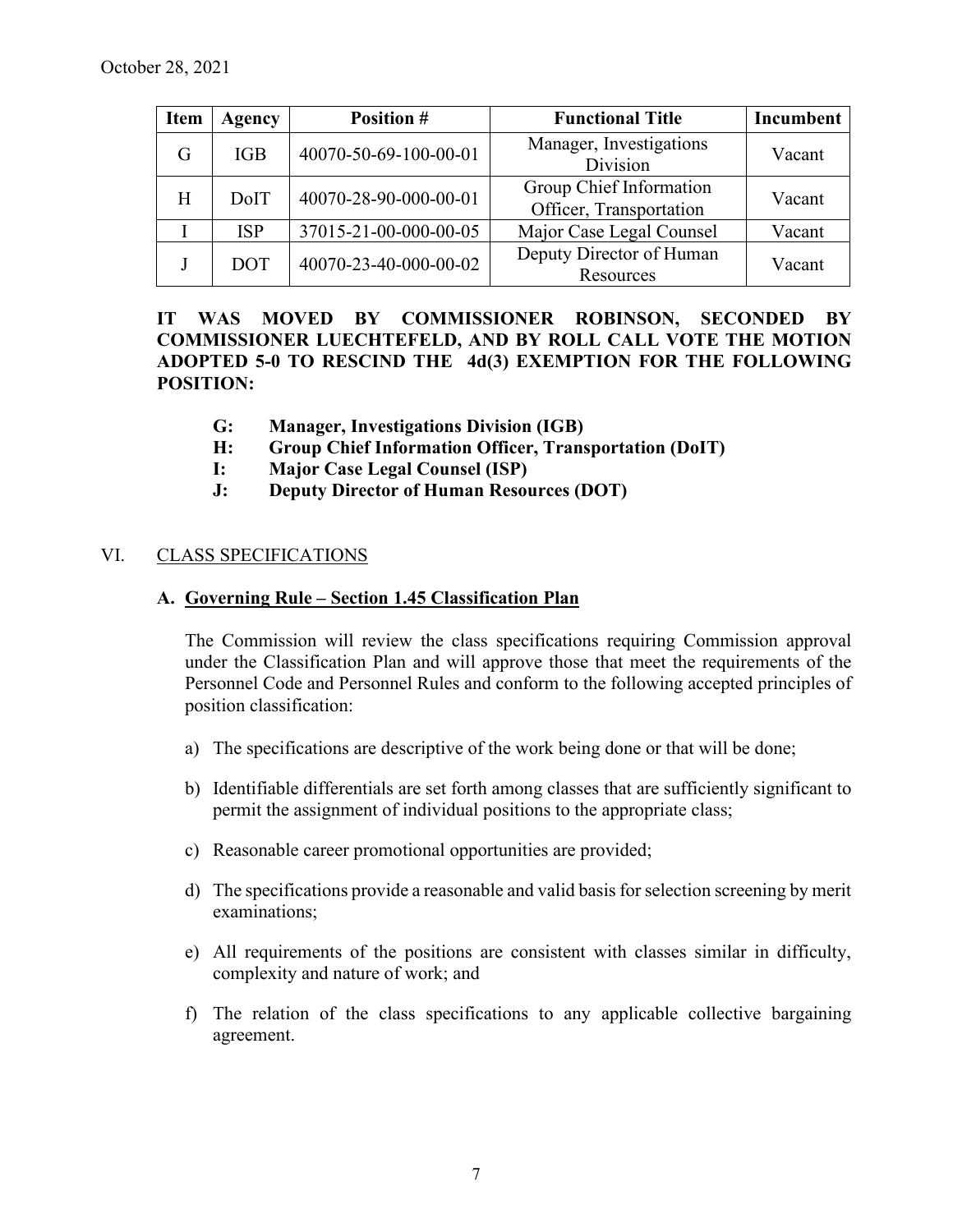**B. Transportation Liability Claims Adjuster 1 (revise) Transportation Liability Claims Adjuster 2 (create) Transportation Communications Equipment Technician 1 (create) Transportation Internal Security Investigator 2 (create) Transportation Operations Communications Supervisor (create) Transportation Office Specialist (create) Transportation Property and Supply Clerk 2 (create) Transportation Storekeeper 1 (create) Transportation Storekeeper 2 (create) Transportation Technical Advisor 2 (create) Transportation Technical Advisor 3 (create)**

Regarding Item B, Assistant Executive Barris reported that the proposed revision and creation of classes at the Department of Transportation (DOT) were part of an effort to bring non-Code covered positions within the Personnel Code. Barris noted that as part of this effort many classes at DOT were proposed and approved in March 2021. Barris inquired about the DOT process and why were some classes submitted now but not in March 2021, i.e., Technical Adviser 2 and 3 now, but the 1 in March 2021, or the Storekeeper 1 and 2 now but the 3 in March 2021. Chris Nickols explained that the DOT and Central Management Services (CMS) Technical Services wanted to limit the number of classes that were necessary to keep it at a minimum amount so they don't establish something that they would not need. Barris inquired if any other agencies utilized an Office Aide, Office Paralegal Assistant, Office Assistant, Office Associate, Office Clerk and Office Specialist classes as they all appear to be similar classes. Nickols stated that no other agencies were using all of those classes. Nickols explained that these classes were required for non-Code Teamsters positions at DOT as the classes already exist under the Personnel Code. Nickols confirmed that the proposed classes were agreed to through collective bargaining. Commissioner Luechtefeld inquired if these were all new positions. Executive Director Klein stated the positions within the proposed classes previously existed at DOT but were improperly classified as "technical" and should be covered by the Personnel Code and that is why these classes have been proposed to house the positions. Commissioner Luechtefeld inquired if new people will be coming into the positions. Nickols stated that there were incumbents in the positions who would not need to re-interview for their jobs. Commissioner Smith wanted to confirm there was an evaluation of the positions of the incumbents that should be covered under the Personnel Code. Executive Director Klein confirmed that was the case for the classes on this agenda and in March 2021. Commissioner Smith inquired how many employees were impacted and Nickols stated it was at least 900 employees. Executive Director Klein asked if there would be more submissions from DOT and John Logsdon from CMS Technical Services stated that there may be more but not many. Barris thanked Nickols for providing the Commission with a digital copy of all of the class specs under the Personnel Code in order to have another back-up in case there was a ransom-ware attack or other technical issues.

### **IT WAS MOVED BY COMMISSIONER ROBINSON, SECONDED BY COMMISSIONER SMITH, AND BY ROLL CALL VOTE THE MOTION ADOPTED 5-0 TO APPROVE THE REVISIONS OF THE FOLLOWING CLASS SPECIFICATIONS TO BE EFFECTIVE NOVEMBER 1, 2021:**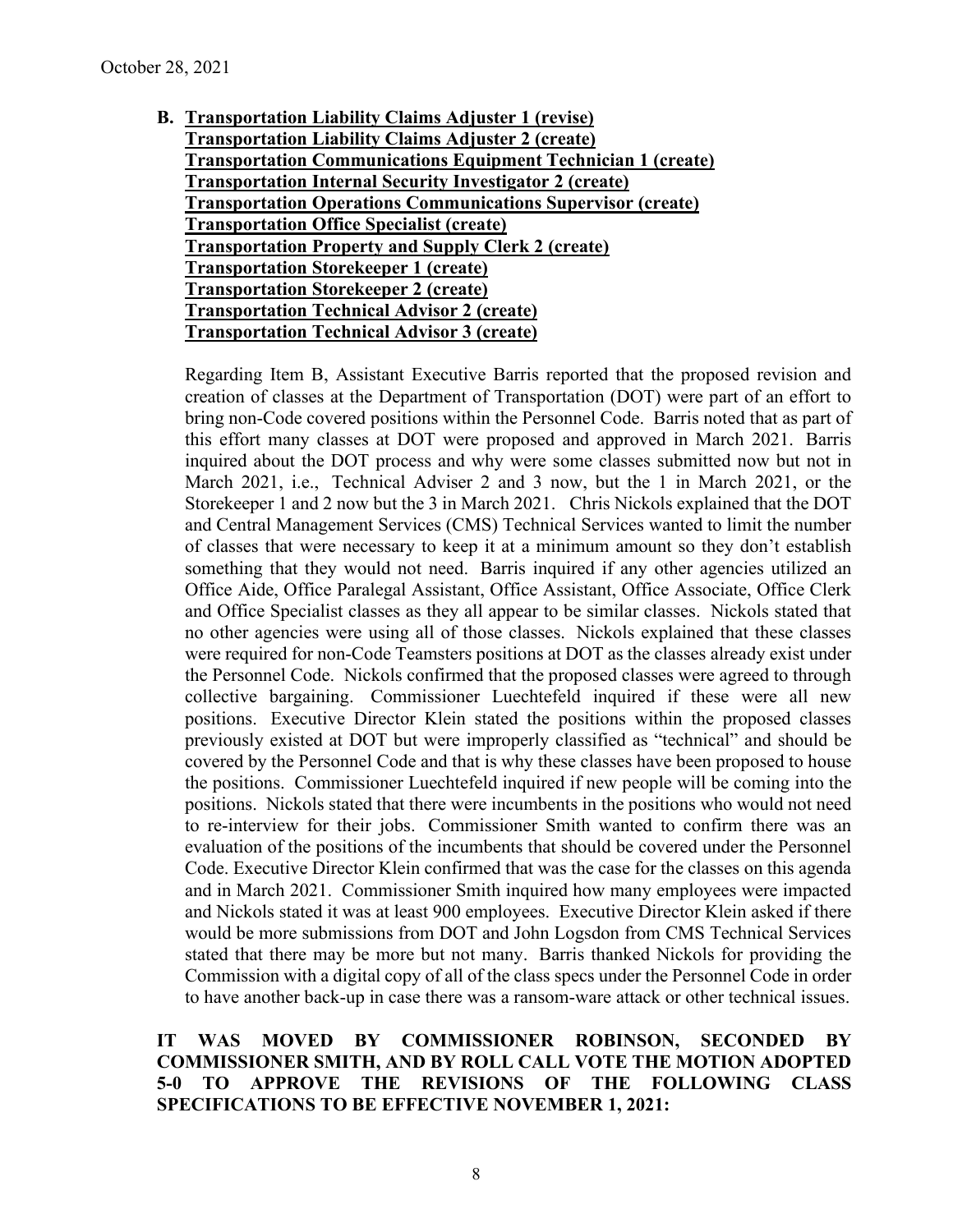**B. Transportation Liability Claims Adjuster 1 (revise) Transportation Liability Claims Adjuster 2 (create) Transportation Communications Equipment Technician 1 (create) Transportation Internal Security Investigator 2 (create) Transportation Operations Communications Supervisor (create) Transportation Office Specialist (create) Transportation Property and Supply Clerk 2 (create) Transportation Storekeeper 1 (create) Transportation Storekeeper 2 (create) Transportation Technical Advisor 2 (create) Transportation Technical Advisor 3 (create)**

### **C. Child Welfare Administrative Case Reviewer (revise)**

Regarding Item C, Department of Children and Family Services (DCFS) requested a revision to the Child Welfare Administrative Case Reviewer to address recruiting challenges at the agency by changing the requirement to four years of professional child welfare experience instead of three years of professional supervisory experience while requiring a master's degree in social work or a closely related field instead of an equivalency. Assistant Executive Director Barris stated that the proposed revision was agreed to through collective bargaining and all of the positions within the class were covered by a collective bargaining agreement with compensation determined by that agreement. Commissioner Robinson inquired what DCFS considered to be "related field." Jamie Ralph from DCFS explained that related fields included fields such as psychology, counseling, and social services. Commissioner Smith inquired if the revision might broaden the scope of applicants but potentially affect the quality of the candidate. Ralph confirmed that any applicant would need to have the required experience in a field regarding social services as opposed to an unrelated field like plumbing.

### **IT WAS MOVED BY COMMISSIONER ROBINSON, SECONDED BY COMMISSIONER LUECTEFELD, AND BY ROLL CALL VOTE THE MOTION ADOPTED 5-0 TO APPROVE THE REVISION OF THE FOLLOWING CLASS SPECIFICATION TO BE EFFECTIVE NOVEMBER 1, 2021:**

### **C. Child Welfare Administrative Case Reviewer (revise)**

**IT WAS MOVED BY COMMISSIONER SMITH, SECONDED BY COMMISSIONER LUECHTEFELD, AND BY ROLL CALL VOTE THE MOTION ADOPTED 5-0 TO DISAPPROVE ANY CLASS SPECIFICATIONS RECEIVED BY THE COMMISSION STAFF NOT CONTAINED IN THIS AGENDA TO ALLOW ADEQUATE STUDY.**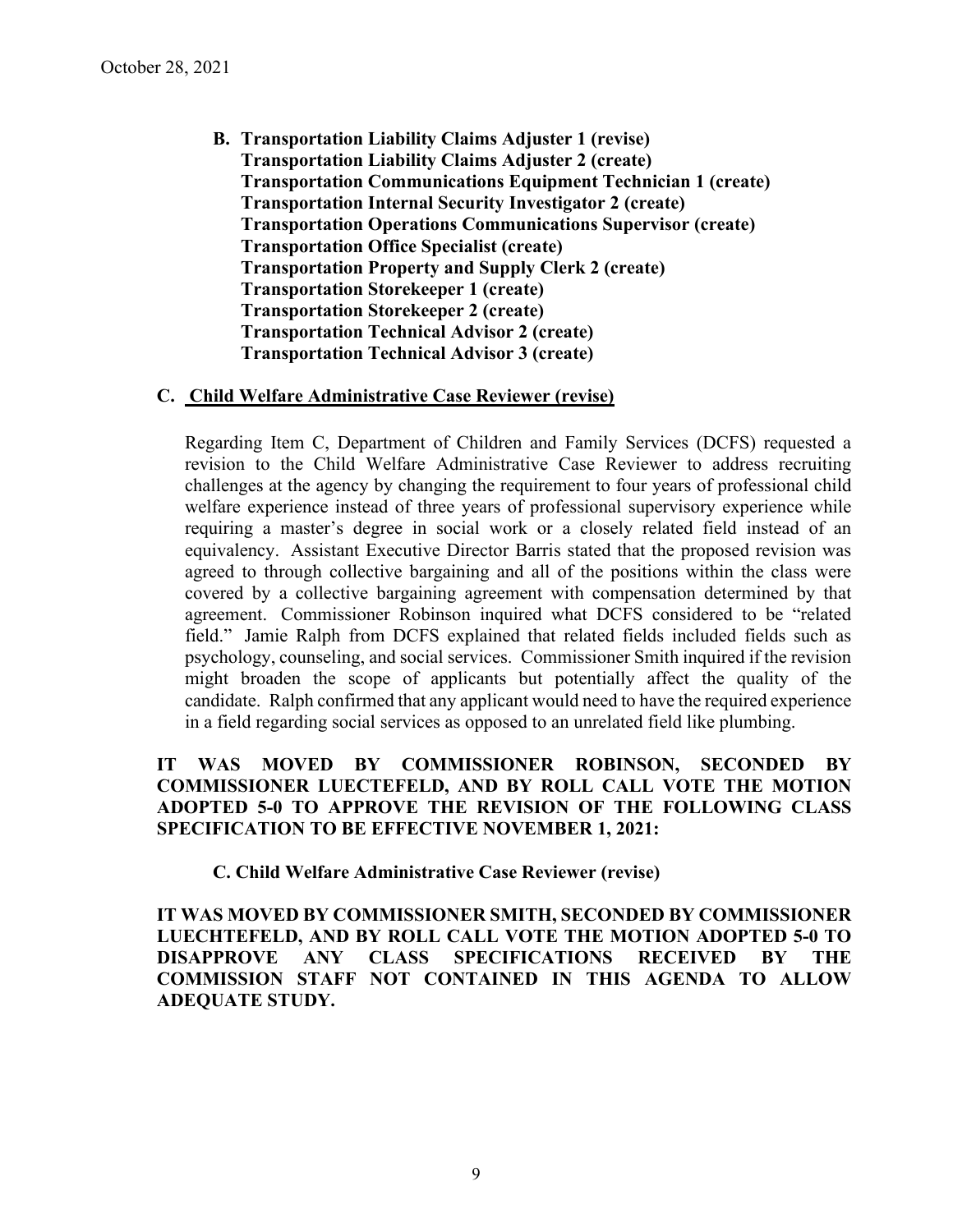### VII. PERSONNEL RULES

#### **A. Civil Service Commission Governing Rule – Section 1.310 Personnel Rules**

The Commission has power to disapprove new rules or amendments to existing rules submitted by the Director of Central Management Services. Such proposed new rules or amendments of existing rules submitted to the Commission shall be accompanied by a report of proceedings attending the prior public hearing required by law with respect to them.

If the Commission does not disapprove new rules or any amendment to existing rules within 30 days following the receipt from the Director of Central Management Services, the new rules or amendments have the force and effect of law after filing by the Director with the Secretary of State.

#### **B. None submitted**

**IT WAS MOVED BY COMMISSIONER LUECHTEFELD, SECONDED BY COMMISSIONER ROBINSON, AND BY ROLL CALL VOTE THE MOTION ADOPTED 5-0 TO DISAPPROVE ANY AMENDMENTS TO PERSONNEL RULES RECEIVED BY THE COMMISSION STAFF BUT NOT CONTAINED IN THIS AGENDA TO ALLOW ADEQUATE STUDY.** 

### VIII. MOTION TO CLOSE A PORTION OF THE MEETING

**EXECUTIVE DIRECTOR THOMAS KLEIN ASKED IF ANY COMMISSIONERS WANTED TO GO INTO CLOSED SESSION TO DISCUSS THE PROPOSAL FOR DECISION. THERE WAS NO MOTION TO MOVE INTO CLOSED SESSON AND THE MEETING CONTINUED.**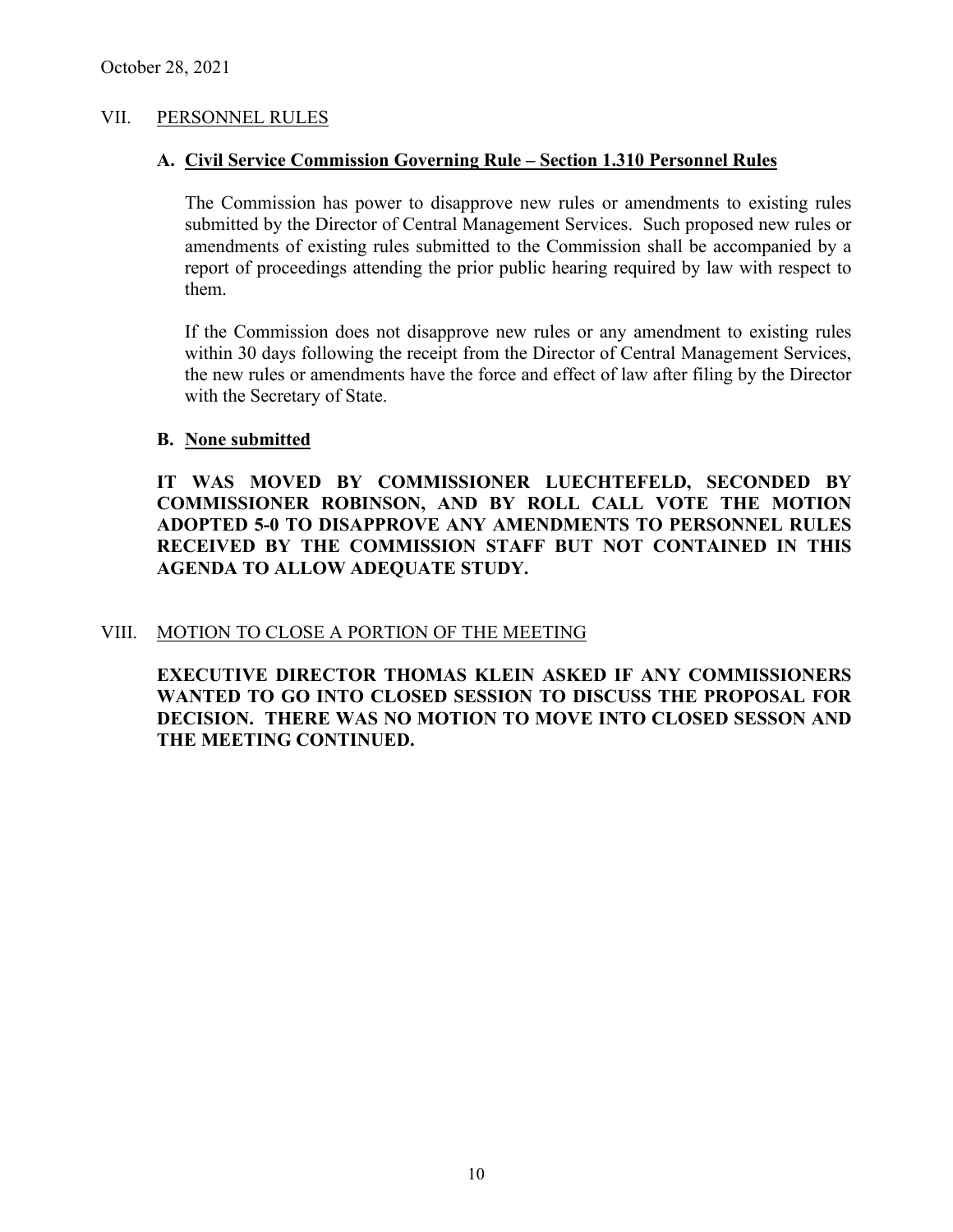### IX. APPROVAL OF MINUTES OF THE CLOSED PORTION OF THE REGULAR MEETING HELD SEPTEMBER 17, 2021

**IT WAS MOVED BY COMMISSIONER ROBINSON, SECONDED BY COMMISSIONER SMITH, AND BY ROLL CALL VOTE THE MOTION ADOPTED 5-0 TO APPROVE THE MINUTES OF THE CLOSED PORTION OF THE REGULAR MEETING HELD SEPTEMBER 17, 2021.** 

### X. INTERLOCUTORY APPEAL

### **DA-6-21**

| Employee    | Melinda Denny              | Appeal Date   | 10/20/2020                   |  |
|-------------|----------------------------|---------------|------------------------------|--|
| Agency      | Dept. of Human<br>Services | Decision Date | 09/23/2021                   |  |
| Appeal Type | Discharge                  | Proposal for  |                              |  |
| ALJ         | <b>Andrew Barris</b>       | Decision      | Dismissed due to settlement. |  |

**IT WAS MOVED BY COMMISSIONER LUECHTEFELD, SECONDED BY COMMISSIONER ROBINSON, AND BY ROLL CALL VOTE THE MOTION ADOPTED 5-0 TO AFFIRM AND ADOPT THE PROPOSAL FOR DECISION OF THE ADMINISTRATIVE LAW JUDGE TO DISMISS THE APPEAL FOR THE REASONS SET FORTH IN THE PROPOSAL FOR DECISION.** 

| <b>SICKMEYER</b>   | YES        | <b>FINCH</b>    | <b>YES</b> |
|--------------------|------------|-----------------|------------|
| <b>LUECHTEFELD</b> | <b>YES</b> | <b>ROBINSON</b> | YES        |
| <b>SMITH</b>       | YES.       |                 |            |

### XI. APPEAL TERMINATED WITHOUT DECISION ON THE MERITS

### **S-4-22**

| Employee    | Rico De Guia                      | <b>Appeal Date</b> | 08/24/2021 |
|-------------|-----------------------------------|--------------------|------------|
| Agency      | Dept. of Human<br><b>Services</b> | Decision Date      | 09/16/2021 |
| Appeal Type | Suspension                        | Proposal for       | Withdrawn. |
| AL.         | Thomas Klein                      | Decision           |            |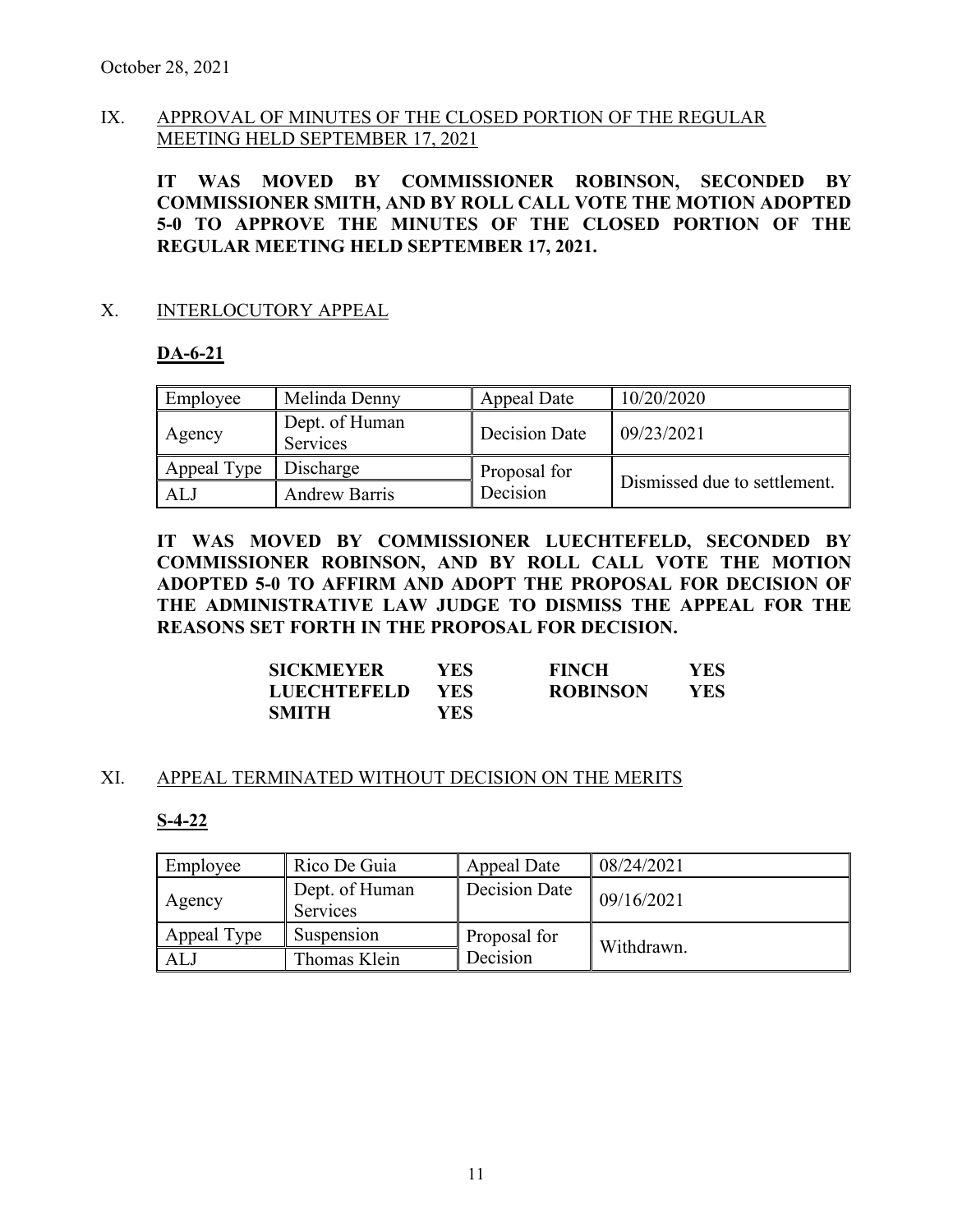**IT WAS MOVED BY COMMISSIONER ROBINSON, SECONDED BY COMMISSIONER SMITH, AND BY ROLL CALL VOTE OF 5-0 THE MOTION ADOPTED TO AFFIRM AND ADOPT THE PROPOSAL FOR DECISION OF THE ADMINISTRATIVE LAW JUDGE FOR THE REASONS SET FORTH IN THE PROPOSAL FOR DECISION.** 

| <b>SICKMEYER</b>   | YES- | <b>FINCH</b>    | YES |
|--------------------|------|-----------------|-----|
| <b>LUECHTEFELD</b> | YES. | <b>ROBINSON</b> | YES |
| <b>SMITH</b>       | YES. |                 |     |

#### XII. ANNOUNCEMENT OF MEETING SCHEDULE FOR CALENDAR YEAR 2022

| Thursday, January 20  | Thursday, July 21      |  |
|-----------------------|------------------------|--|
| Thursday, February 17 | Thursday, August 18    |  |
| Thursday, March 17    | Thursday, September 15 |  |
| Thursday, April 21    | Thursday, October 20   |  |
| Thursday, May 19      | Thursday, November 17  |  |
| Thursday, June 16     | Thursday, December 15  |  |

Unless otherwise scheduled, the meetings will be held beginning at 11:00 a.m. at the Commission's Springfield office.

### XIII. FY 2021 ANNUAL REPORT

### **IT WAS MOVED BY COMMISSIONER SMITH, SECONDED BY COMMISSIONER LUECHTEFELD, AND BY ROLL CALL VOTE OF 5-0 THE MOTION ADOPTED TO APPROVE THE FISCAL YEAR 2021 ANNUAL REPORT AS SUBMITTED.**

### XIV. STAFF REPORT

Executive Director Thomas Klein informed the Commission that he spoke at the Illinois Association of Hispanic State Employees conference in October.

Assistant Executive Director Andrew Barris inquired if any of the Commissioners had received anything from DoIT about setting up an Illinois.gov email training account in order to complete their required training for Ethics and Sexual Harassment and Discrimination Prevention. None of the Commissioners indicated that they had received anything from DoIT. Barris stated that he would continue to work on the issue as the training was due by December 31, 2021.